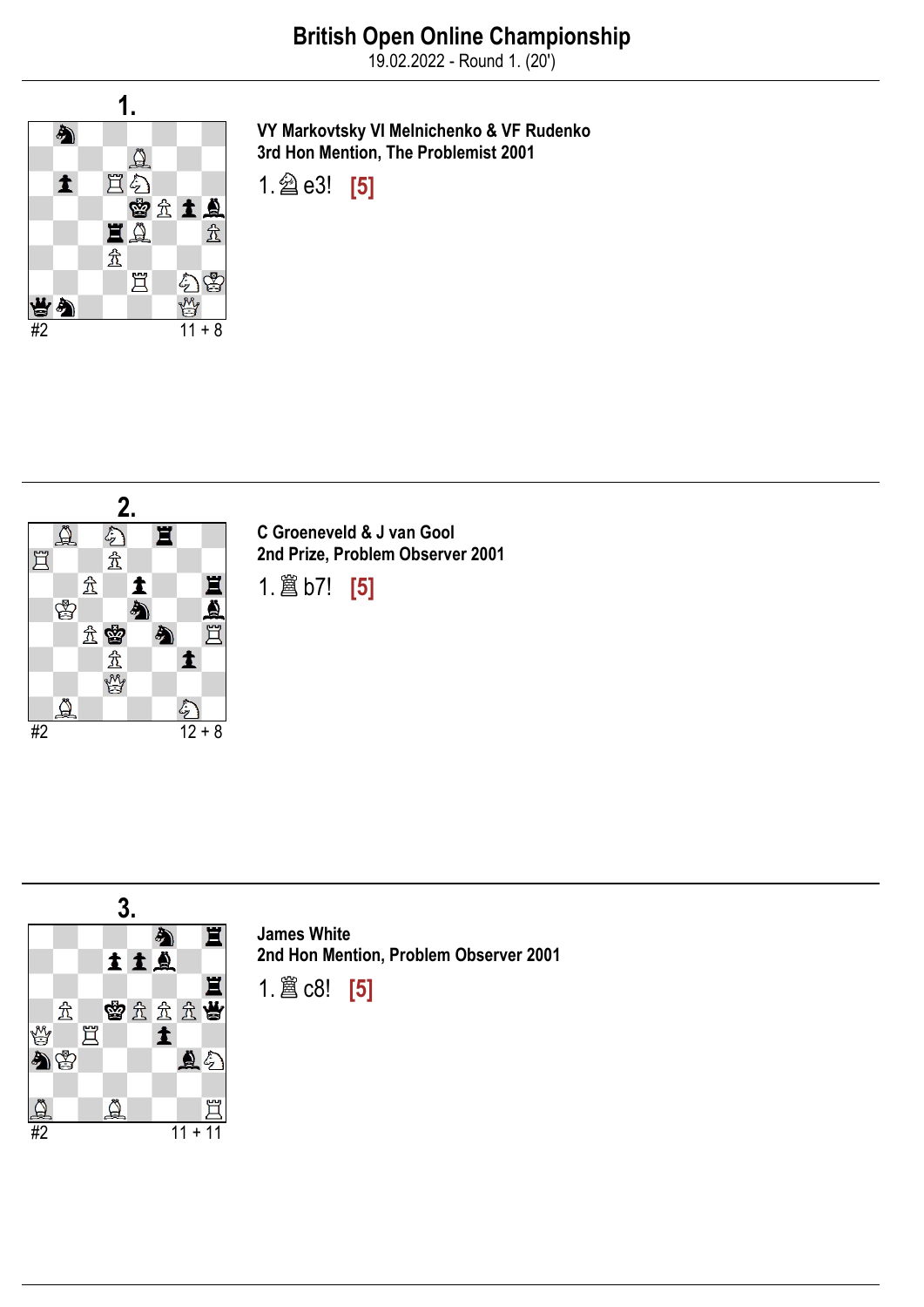19.02.2022 - Round 2. (40')



#### Aleksandr Bakharev 2nd Hon Mention, The Problemist 2001



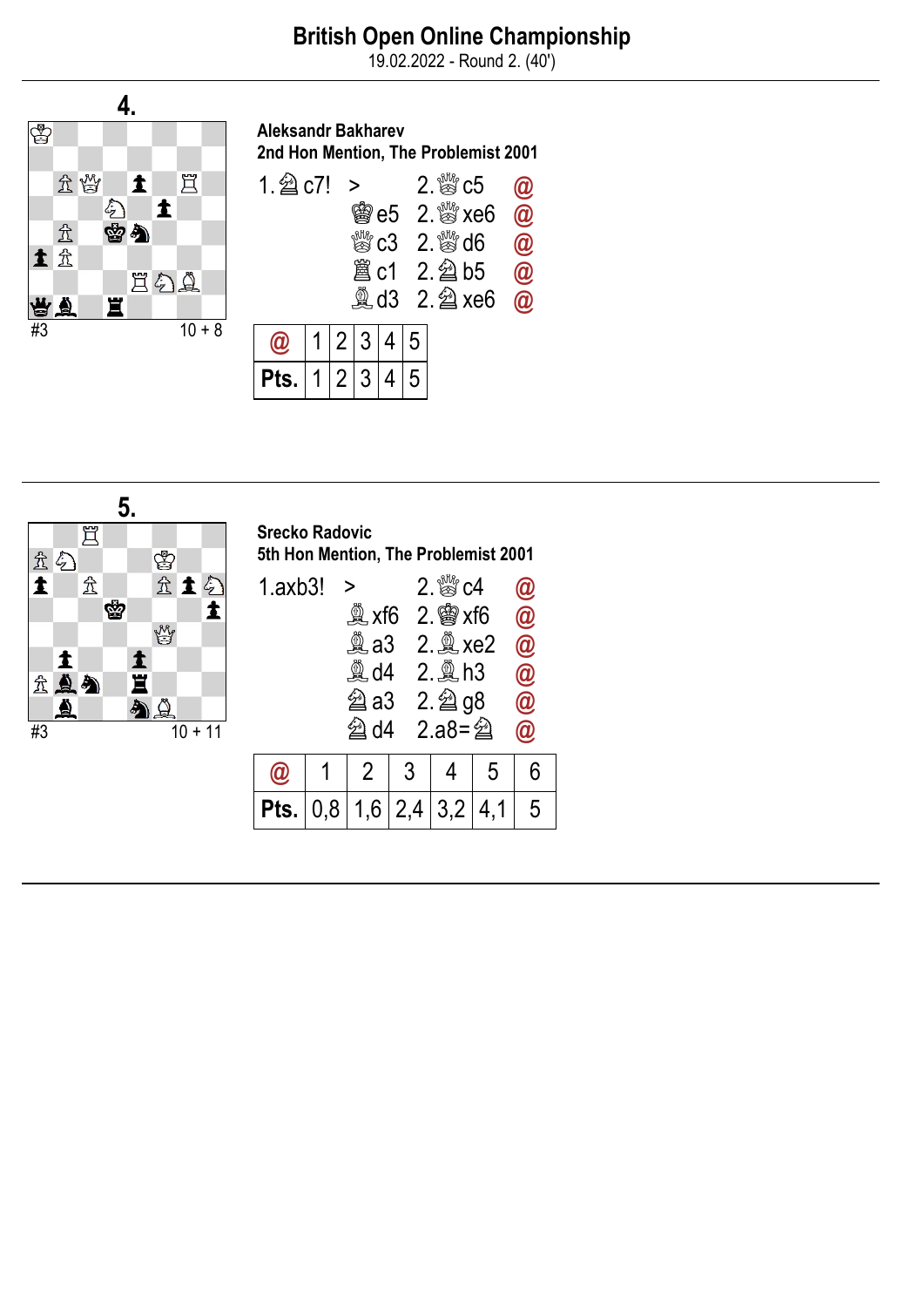19.02.2022 - Round 3. (60')



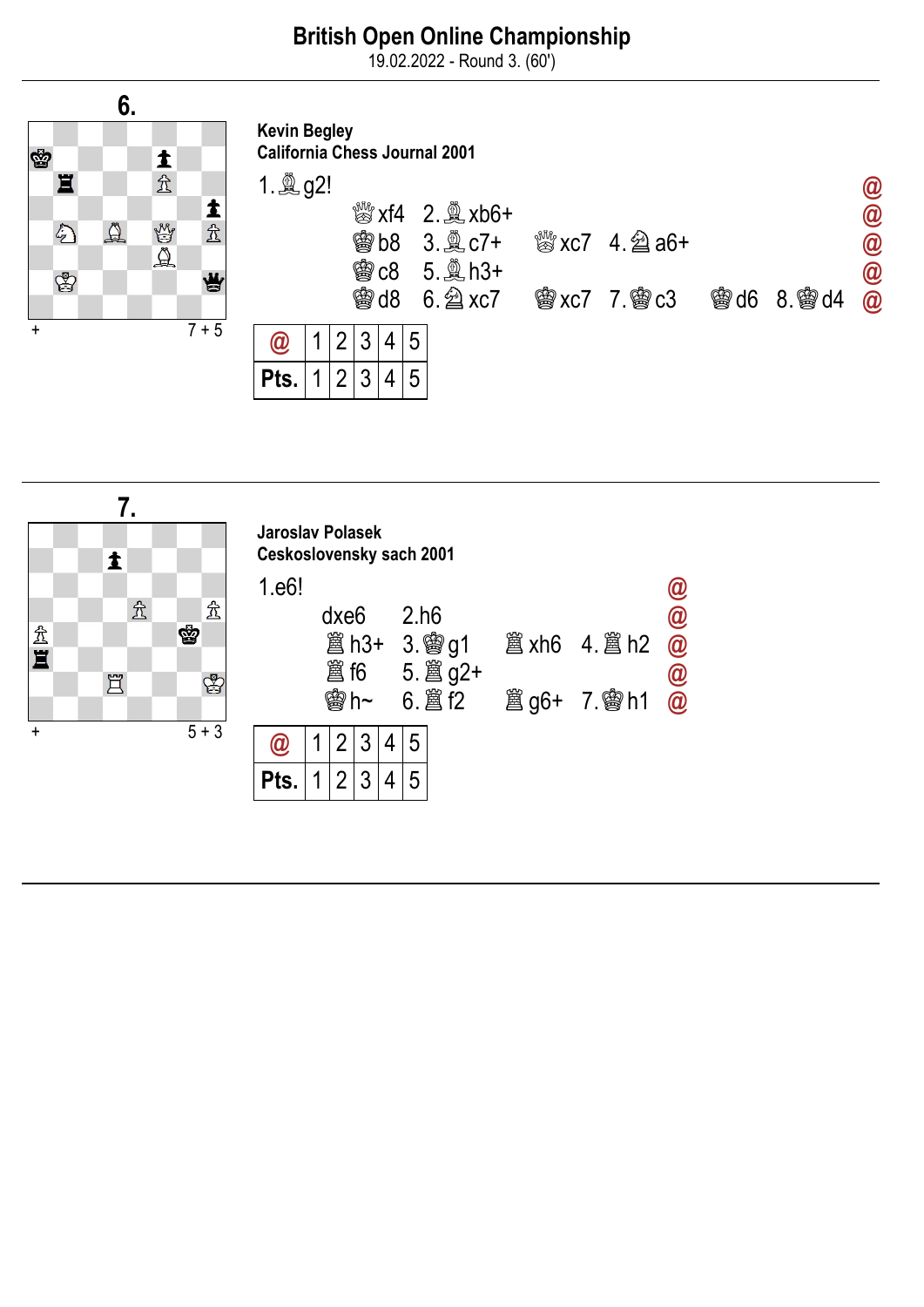19.02.2022 - Round 4. (30')



| <b>Christopher Jones</b><br><b>Original for BOOM British GrandPrix 2022</b>                                                                                  |                 |  |  |  |  |  |          |  |  |  |  |  |
|--------------------------------------------------------------------------------------------------------------------------------------------------------------|-----------------|--|--|--|--|--|----------|--|--|--|--|--|
| 1. $\trianglelefteq$ d4 bxc3 2. $\trianglelefteq$ e5 cxd4 3. $\trianglelefteq$ xf5 $\trianglelefteq$ xe5 $\ddagger$<br>1. 2d7 b4 2. 2d c5 bxc5 3. 鬱 d5 奠 f3± |                 |  |  |  |  |  | $\omega$ |  |  |  |  |  |
|                                                                                                                                                              | $\vert 1 \vert$ |  |  |  |  |  |          |  |  |  |  |  |
| <b>Pts.</b> $ 2,5 $ 5                                                                                                                                        |                 |  |  |  |  |  |          |  |  |  |  |  |



| <b>Brian Cook</b><br><b>Original for BOOM British GrandPrix 2022</b>                            |  |                         |  |                             |  |  |                               |                                                              |                                                                        |  |  |  |  |  |
|-------------------------------------------------------------------------------------------------|--|-------------------------|--|-----------------------------|--|--|-------------------------------|--------------------------------------------------------------|------------------------------------------------------------------------|--|--|--|--|--|
| <b>会d4</b><br>$1$ 窗 $14$<br>1. $\mathbb{S}^{\mathbb{N}}$ xb4<br>1. $\mathbb{S}^{\mathbb{N}}$ c5 |  | 会 $e1$<br><b>闔 xg5+</b> |  | $2.$ $\frac{800}{60}$ e4 c4 |  |  | <b>彎g2</b> 2. 鼻h6 簋e5 3. 簋xg4 | c3 <sub>1</sub><br>e3‡<br><b>奠 xg7‡</b><br>bxc5 <sub>‡</sub> | $\bm{a}$<br>$\circledR$<br>$\overline{\omega}$<br>$^{\textregistered}$ |  |  |  |  |  |
|                                                                                                 |  | 2                       |  |                             |  |  |                               |                                                              |                                                                        |  |  |  |  |  |
| Pts.                                                                                            |  |                         |  |                             |  |  |                               |                                                              |                                                                        |  |  |  |  |  |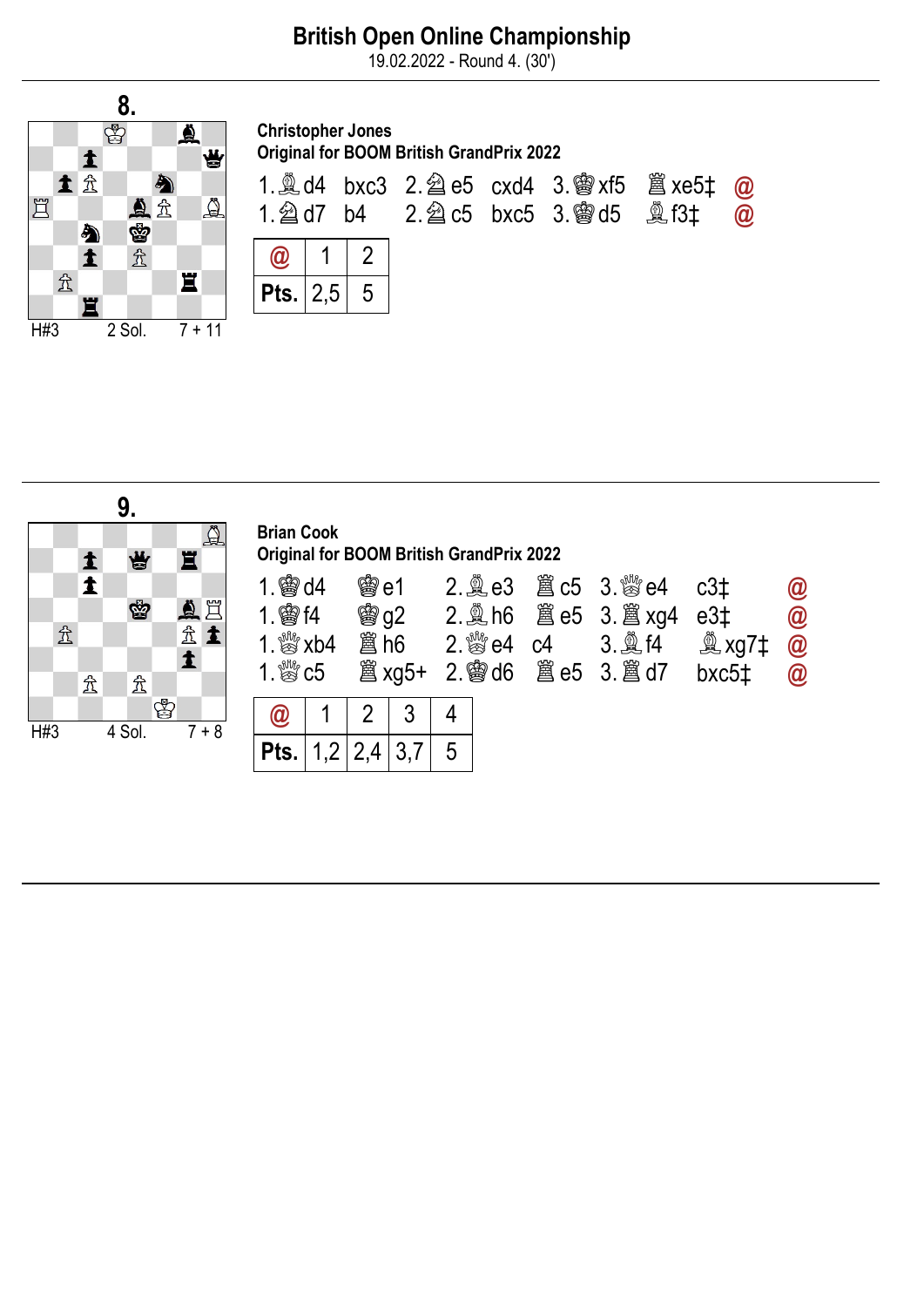19.02.2022 - Round 5. (50')



SP Abramenko & OE Efronisin 3rd Prize, Zadachi i etyudy 2001